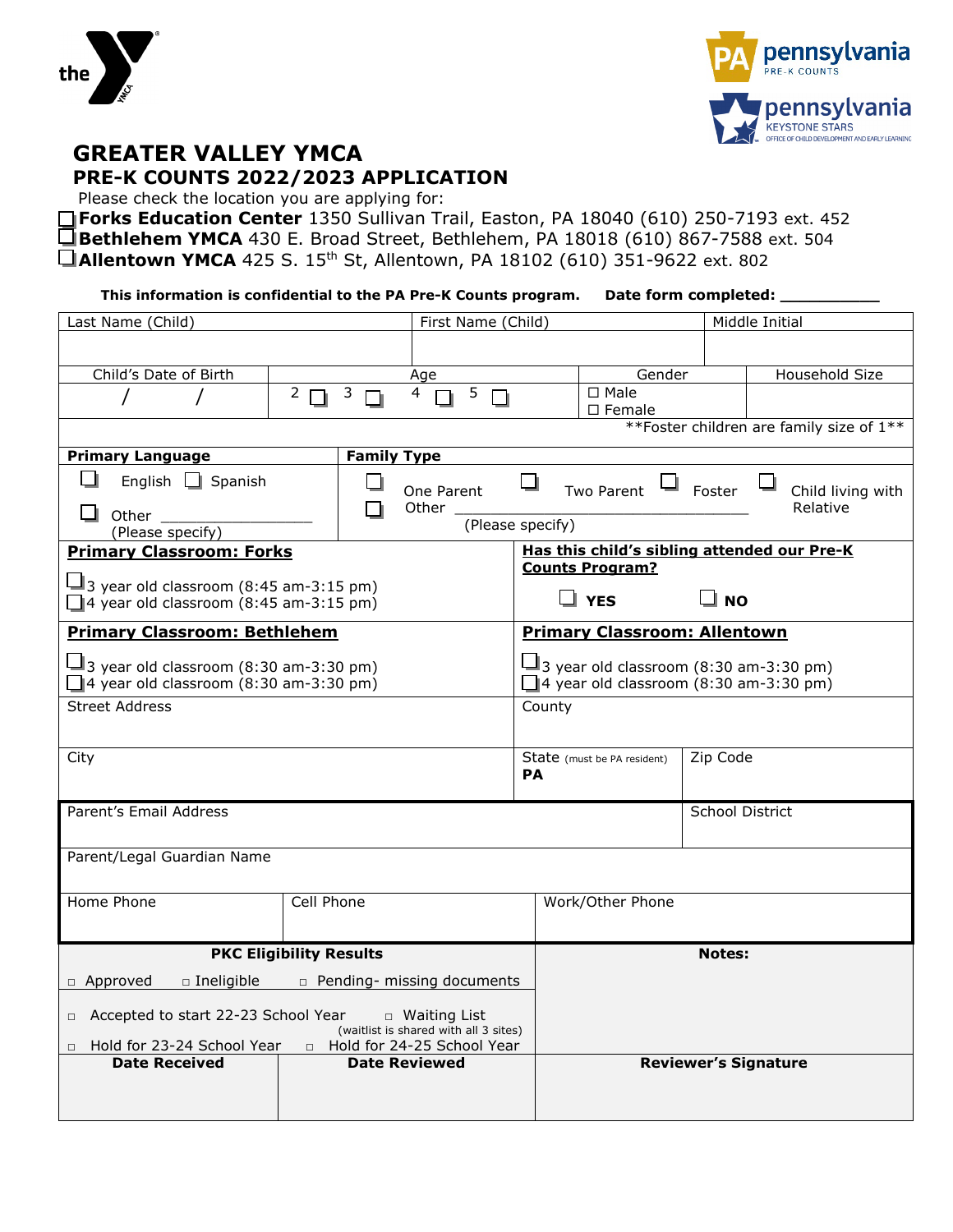|                                                     | <b>Extended Care Options for Forks Education Center</b>                                                          | <b>Weekly Fees</b> |
|-----------------------------------------------------|------------------------------------------------------------------------------------------------------------------|--------------------|
| (Extended care options based on availability)       |                                                                                                                  |                    |
| AM Extended Care<br>п                               | 6:30 am-8:45 am                                                                                                  | \$42/week          |
| □ PM Extended Care                                  | $3:15$ pm-6:30 pm                                                                                                | \$62/week          |
| □ Holiday Care                                      | 6:30 am-6:30 pm (cannot exceed 10hrs/day)                                                                        | \$31.50/week       |
| *There is a \$50 registration fee for extended care |                                                                                                                  |                    |
|                                                     |                                                                                                                  |                    |
|                                                     | <b>Extended Care Options for Bethlehem and Allentown YMCA</b> *Allentown YMCA opens 6am                          |                    |
| (Extended care options based on availability)       |                                                                                                                  |                    |
| □ AM Extended Care                                  | $6:30$ am-8:30 am                                                                                                | \$40/week          |
| $\Box$ PM Extended Care                             | 3:30 pm-6:00 pm                                                                                                  | \$60/week          |
| □ Holiday Care                                      | $6:30$ am- $6:00$ pm (cannot exceed 10hrs/day)                                                                   | \$31/week          |
| *There is a \$50 registration fee for extended care |                                                                                                                  |                    |
|                                                     |                                                                                                                  |                    |
|                                                     | ***Holiday Care covers any day that Pre-K Counts is not in session (In-service days, snow days, winter break)*** |                    |

#### **Household Members**

Please list parents/guardians and children up to age 18 living at the address listed above. Please include relationship and age/birthday **including the child for whom you are applying**.

| List Household Members below for determination of family size (required): |                        |     |  |  |
|---------------------------------------------------------------------------|------------------------|-----|--|--|
|                                                                           | Relationship to Child  | Age |  |  |
|                                                                           | <b>ENROLLING CHILD</b> |     |  |  |
| 2                                                                         |                        |     |  |  |
| 3                                                                         |                        |     |  |  |
|                                                                           |                        |     |  |  |
| 5                                                                         |                        |     |  |  |
| 6                                                                         |                        |     |  |  |
|                                                                           |                        |     |  |  |
|                                                                           |                        |     |  |  |

### **2021 Federal Poverty Level Guidelines**

| <b>Family Size</b>      | 100% (Head Start Eligible) | 300% (Pre-K Counts Eligible) |
|-------------------------|----------------------------|------------------------------|
| 1                       | \$12,880                   | \$38,640                     |
| $\overline{\mathbf{2}}$ | \$17,420                   | \$52,260                     |
| 3                       | \$21,960                   | \$65,880                     |
| 4                       | \$26,500                   | \$79,500                     |
| 5                       | \$31,040                   | \$93,120                     |
| 6                       | \$35,580                   | \$106,740                    |
| 7                       | \$40,120                   | \$120,360                    |
| 8                       | \$44,660                   | \$133,980                    |
| <b>Each Additional</b>  | $+ $4,540$                 | $+ $13,620$                  |

 **Family income: is at or below 300% of federal poverty level** (Required Risk factor). Consider all sources of income. See above for income chart relative to family size. (Must be verified prior to enrollment) \*\*\***Must submit 3 recent pay stubs, 1040, or proof of any other income provided through the state**. (Below 100% qualifies for Head Start)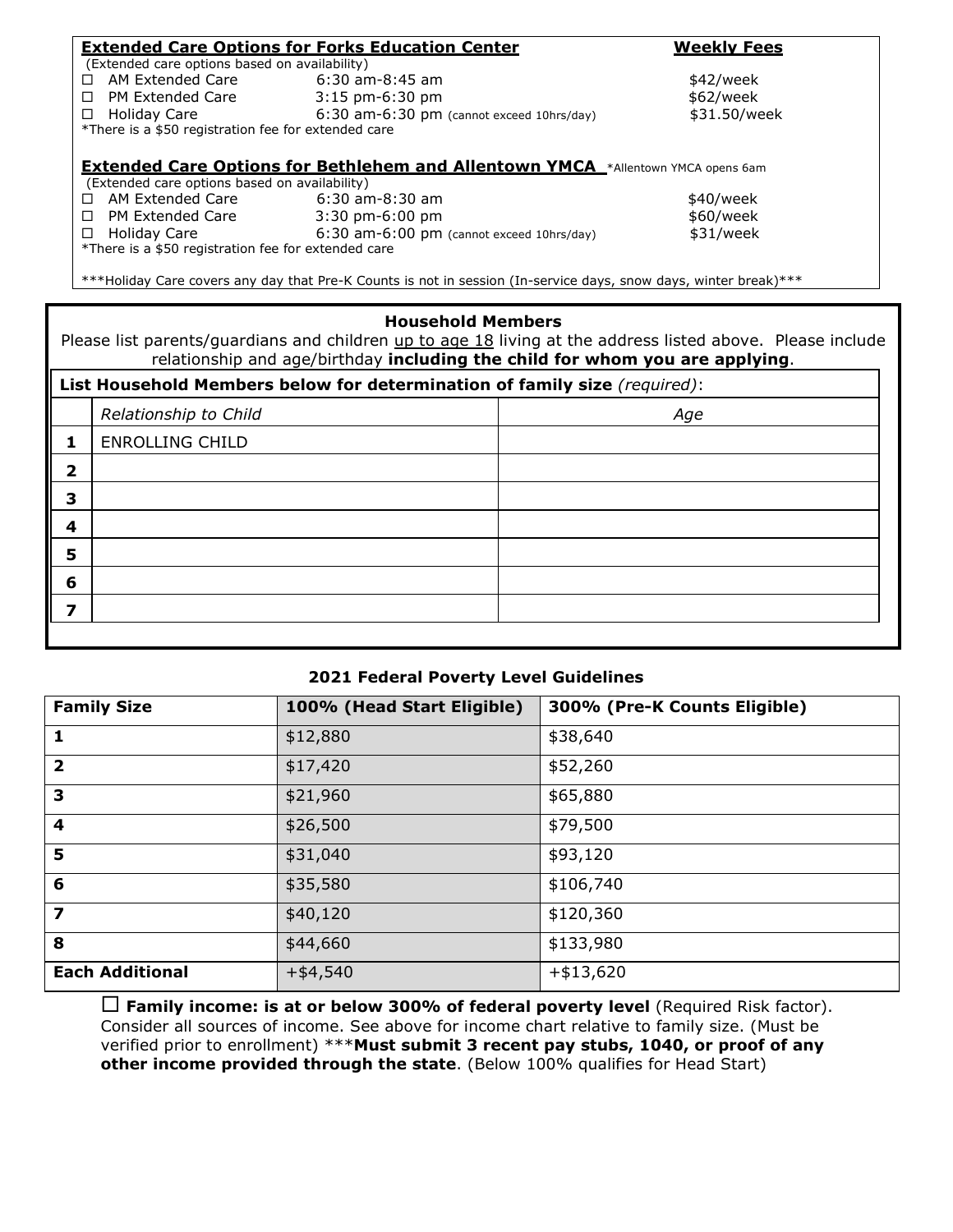## **Other Child Eligibility Risk Factor Criterion (Must check all that apply)**

 **Behavioral Supports:** A child who was referred to PA Pre-K Counts from an appropriately credentialed health or mental health practitioner who is not employed by the PA Pre-K Counts program; a child who is receiving mental health treatment. Additional verification beyond the interview is required.

 **Child Protective Services**: A child who is a foster child, a kinship care child or receiving Children and Youth services

 **Education level of guardian:** does not have a high school diploma or GED or postsecondary degree.

 **English Language Learner:** A child whose first language is not English and who is in the process of learning English is considered an English Language Learner.

 $\Box$  **Individualized Education Plan (IEP):** A child who is currently enrolled in the Preschool Early Intervention program with an active IEP. Verification would be a copy of the IEP or other source of documentation from the parent or Early Intervention provider.

 **Homeless:** A child who lacks a fixed, regular, and adequate nighttime residence due to one of the following:

- A. Children who are sharing the housing of other persons due to loss of housing, economic hardship, or a similar reason; are living in motels, hotels, or camping grounds due to the lack of alternative accommodations; are living in emergency or transitional shelters; are abandoned in hospitals; or are awaiting foster care placement;
- B. Children who have a primary nighttime residence that is a public or private place not designed for or ordinarily used as a regular sleeping accommodation for human beings;
- C. Children who are living in cars, parks, public spaces, abandoned buildings, substandard housing, bus or train stations, or similar settings.

 **Incarcerated Parent:** A child for whom one of the child's parents is currently in prison

 **Migrant (non-immigrant)/Seasonal Student:** A migrant child has moved from one school district to another in order to accompany or to join a migrant parent or guardian, who is a migratory worker or migratory fisher, within the preceding 36 months, in order to obtain temporary or seasonal employment in qualifying agricultural or fishing work including agrirelated businesses such as meat or vegetable processing, working in nurseries such as Christmas and evergreen trees farming.

**Teen mother:** A child whose mother was under the age of 18 when the child was born

 $\_$  ,  $\_$  ,  $\_$  ,  $\_$  ,  $\_$  ,  $\_$  ,  $\_$  ,  $\_$  ,  $\_$  ,  $\_$  ,  $\_$  ,  $\_$  ,  $\_$  ,  $\_$  ,  $\_$  ,  $\_$  ,  $\_$  ,  $\_$  ,  $\_$  ,  $\_$  ,  $\_$  ,  $\_$  ,  $\_$  ,  $\_$  ,  $\_$  ,  $\_$  ,  $\_$  ,  $\_$  ,  $\_$  ,  $\_$  ,  $\_$  ,  $\_$  ,  $\_$  ,  $\_$  ,  $\_$  ,  $\_$  ,  $\_$  ,

To the best of my knowledge, the information provided is accurate. I understand that I may be asked to verify or substantiate information provided. **Please include the date and the signature of parent or guardian and the staff person to document that any family who is Head Start income eligible (100% of FPL or below) has been informed of their eligibility for HS.** 

Parent/Guardian Signature **Date of Allen and Struck and Allen Allen and Date** Date

\_\_\_\_\_\_\_\_\_\_\_\_\_\_\_\_\_\_\_\_\_\_\_\_\_\_\_\_\_\_\_\_\_\_\_\_\_\_\_\_\_\_\_\_\_ Parent/Guardian Name – Please Print